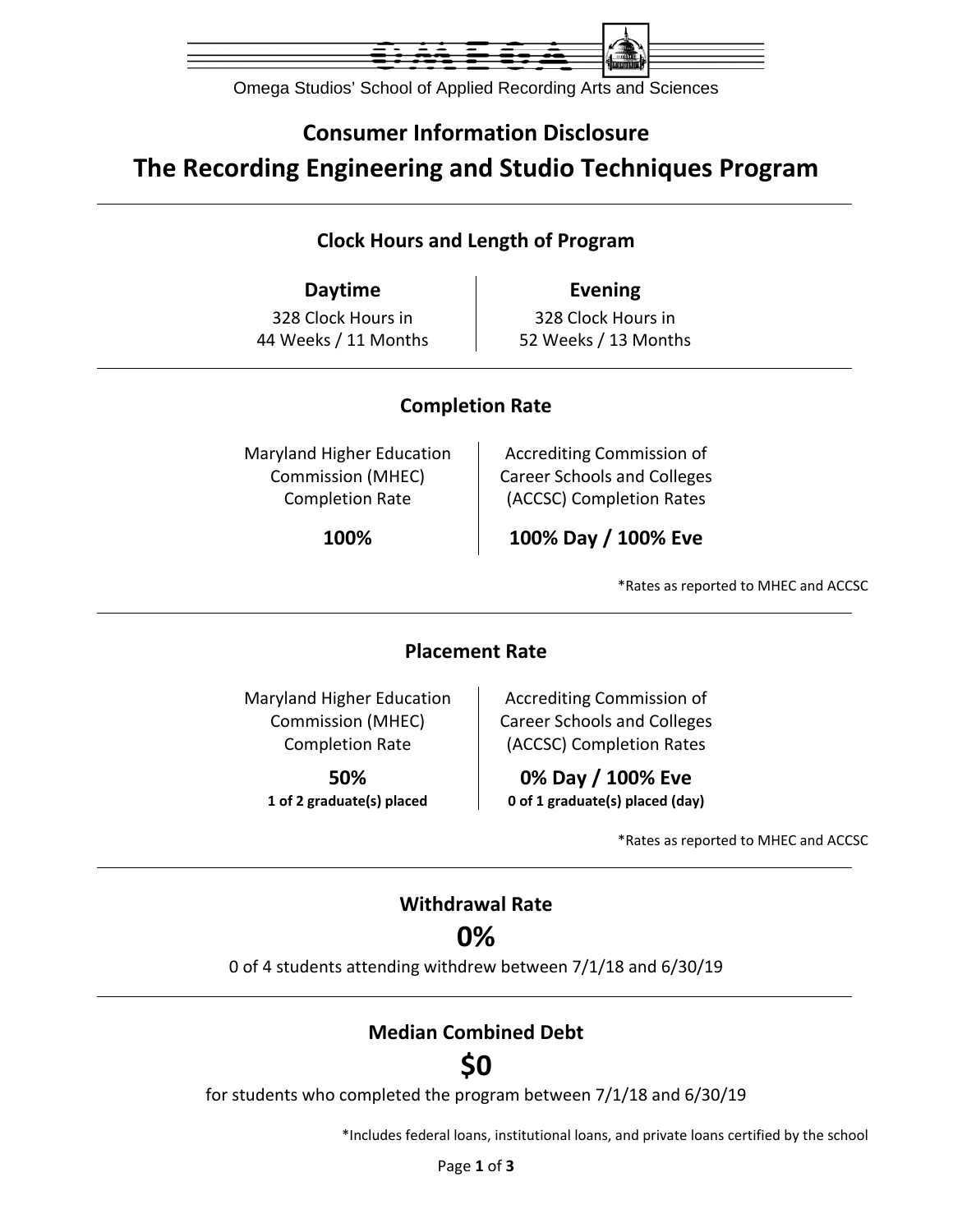

Omega Studios' School of Applied Recording Arts and Sciences

# **Consumer Information Disclosure The Recording Engineering and Studio Techniques Program**

|                        | Daytime (44 weeks) |             | Evening (52 Weeks)     |             |
|------------------------|--------------------|-------------|------------------------|-------------|
| At home, with parents, |                    |             | At home, with parents, |             |
|                        | no dependents      | All Others  | no dependents          | All Others  |
| Tuition                | \$11,379.00        | \$11,379.00 | \$11,379.00            | \$11,379.00 |
| Registration           | 25.00              | 25.00       | 25.00                  | 25.00       |
| Living Allowance       | 16,360.80          | 27,052.08   | 19,334.64              | 31,970.64   |
| <b>Books</b>           | 204.40             | 204.40      | 204.40                 | 204.40      |
|                        | \$27,968.48        | \$38,660.48 | \$30,943.04            | \$43,579.04 |

#### **Cost of Attendance** (as defined in 20 U.S.C. § 108711)

\*Living Allowance includes Room, Board, Transportation, and Personal/Misc. \*\*State statute allows consideration for certain qualifying additional expenses.

For more information, please contact the financial aid department.

### **Professional Licensure/Certification**

No professional licensure or certification applicable in the State of Maryland

### **Cancellation and Refund Policy**

- 1. If an applicant chooses not to enroll in, or withdraws from the School, within 7 calendar days after having signed the enrollment agreement, he shall receive a full refund of all fees and deposits paid. If, after the 7‐day period has passed, a Student who has not visited the School facility prior to enrollment, withdraws within three days following either,
	- a. attendance at a regularly scheduled orientation,
	- b. a tour of the School, or,
	- c. attendance at any single class, he will receive a refund of all fees and deposits paid.
- 2. If the Student chooses not to enroll in the School, or to withdraw from the School, after the 7‐day cancellation period has passed, but before instruction has begun (excepting the conditions listed under 3-a), he shall receive a refund of all fees and deposits paid, less the registration fee of \$25 and the one‐time application fee of \$100. This shall also apply in the event third-party financing (such as SLM) is rejected by the student/guardian or denied by the lender, after the 7‐day cancellation period has passed, but before instruction has begun.
- 3. If the Student withdraws from the School, or otherwise fails to complete the period of enrollment, after the 7‐day cancellation period has passed and after instruction begins, he shall receive a refund of a portion of the charges paid, based on the percentage of each program completed, less the application and registration fee(s). The percentage of each program completed shall be determined by dividing the total number of clock hours comprising the period of enrollment for which the Student has been charged, into the number of clock hours remaining to be completed by that Student in that period, as of the last recorded day of attendance. Percentage of completion shall be based on the following table (see next page):